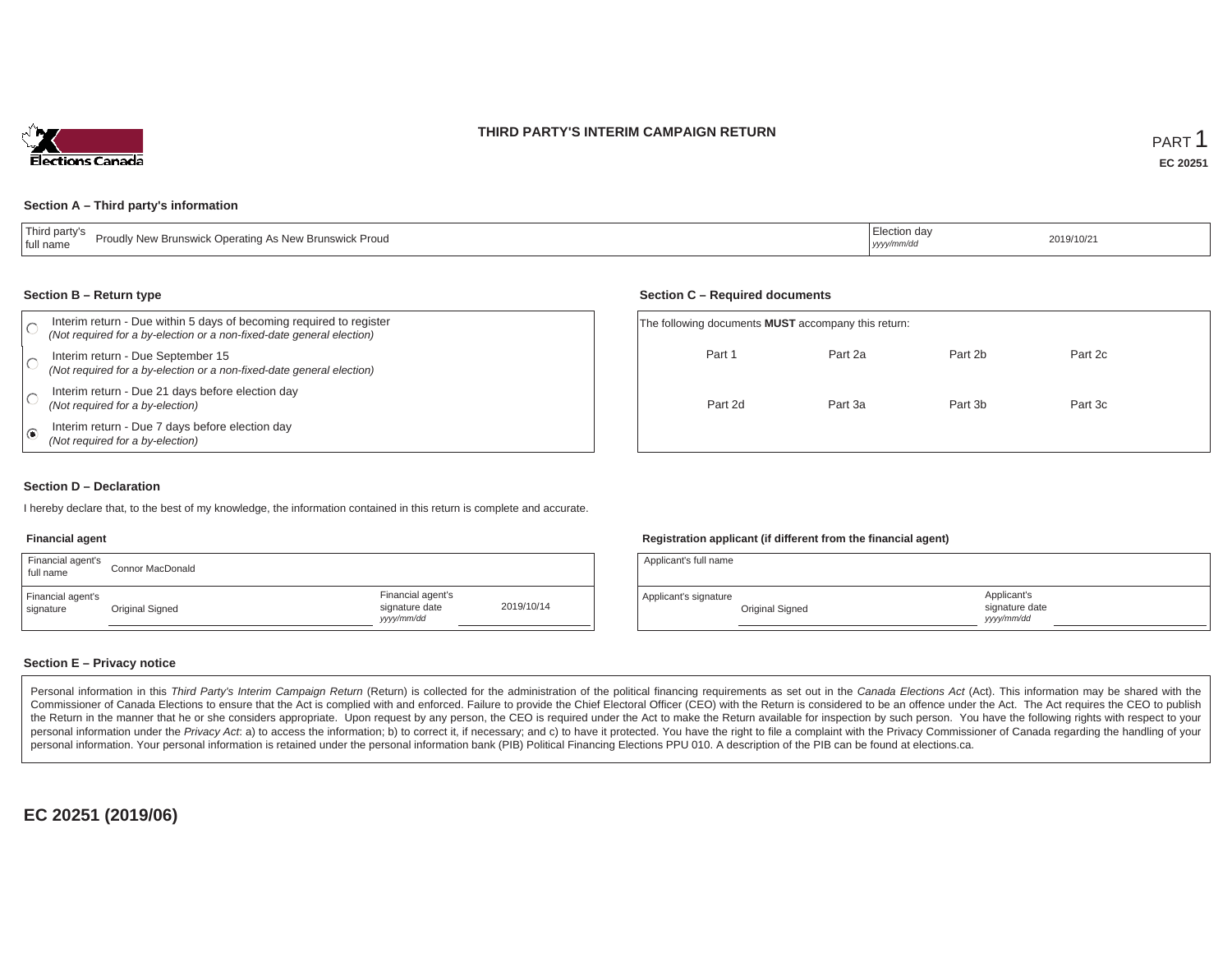

### **THIRD PARTY'S INTERIM CAMPAIGN RETURN THIRD PARTY'S INTERIM CAMPAIGN RETURN<br>Statement of monetary contributions received PART 2a**

**EC 20251**

| No. |                                                                                     | Full name | <b>Street</b><br>no. | <b>Street</b> | Apt. | City | Prov./<br>Terr. | Postal<br>code | Date<br>received<br>yyyy/mm/dd                                                 | Individual | <b>Business /</b><br>Commercial<br>organization | Government | <b>Trade union</b> | Corporation<br>without share<br>capital | Unincorporated<br>organization or<br>association |
|-----|-------------------------------------------------------------------------------------|-----------|----------------------|---------------|------|------|-----------------|----------------|--------------------------------------------------------------------------------|------------|-------------------------------------------------|------------|--------------------|-----------------------------------------|--------------------------------------------------|
|     |                                                                                     |           |                      |               |      |      |                 |                |                                                                                | \$         | \$                                              | \$         | \$                 | \$                                      | \$                                               |
|     |                                                                                     |           |                      |               |      |      | AB              |                |                                                                                |            |                                                 |            |                    |                                         |                                                  |
|     |                                                                                     |           |                      |               |      |      |                 |                |                                                                                |            |                                                 |            |                    |                                         |                                                  |
|     |                                                                                     |           |                      |               |      |      |                 |                |                                                                                |            |                                                 |            |                    |                                         |                                                  |
|     |                                                                                     |           |                      |               |      |      |                 |                |                                                                                |            |                                                 |            |                    |                                         |                                                  |
|     |                                                                                     |           |                      |               |      |      |                 |                |                                                                                |            |                                                 |            |                    |                                         |                                                  |
|     |                                                                                     |           |                      |               |      |      |                 |                |                                                                                |            |                                                 |            |                    |                                         |                                                  |
|     |                                                                                     |           |                      |               |      |      |                 |                |                                                                                |            |                                                 |            |                    |                                         |                                                  |
|     |                                                                                     |           |                      |               |      |      |                 |                |                                                                                |            |                                                 |            |                    |                                         |                                                  |
|     |                                                                                     |           |                      |               |      |      |                 |                |                                                                                |            |                                                 |            |                    |                                         |                                                  |
|     |                                                                                     |           |                      |               |      |      |                 |                |                                                                                |            |                                                 |            |                    |                                         |                                                  |
|     |                                                                                     |           |                      |               |      |      |                 |                |                                                                                |            |                                                 |            |                    |                                         |                                                  |
|     |                                                                                     |           |                      |               |      |      |                 |                |                                                                                |            |                                                 |            |                    |                                         |                                                  |
|     |                                                                                     |           |                      |               |      |      |                 |                |                                                                                |            |                                                 |            |                    |                                         |                                                  |
|     |                                                                                     |           |                      |               |      |      |                 |                |                                                                                |            |                                                 |            |                    |                                         |                                                  |
|     |                                                                                     |           |                      |               |      |      |                 |                | Totals carried forward from previous page \$                                   |            |                                                 |            |                    | 0.00                                    |                                                  |
|     |                                                                                     |           |                      |               |      |      |                 |                | Total amount of monetary contributions by contributors who gave over \$200 (A) |            |                                                 |            |                    | 0.00                                    |                                                  |
|     |                                                                                     |           |                      |               |      |      |                 |                | Number of contributors who gave over \$200                                     |            |                                                 |            |                    | $\circ$                                 |                                                  |
|     | Total amount of monetary contributions by contributors who gave \$200 or less $(B)$ |           |                      |               |      |      |                 |                |                                                                                |            |                                                 |            | 31.10              |                                         |                                                  |
|     | Number of contributors who gave \$200 or less                                       |           |                      |               |      |      |                 |                |                                                                                |            |                                                 |            | -1                 |                                         |                                                  |
|     | Total amount of all monetary contributions (A+B)                                    |           |                      |               |      |      |                 |                | 0.00                                                                           | 0.00       | 0.00                                            | 0.00       | 31.10              | 0.00                                    |                                                  |
|     |                                                                                     |           |                      |               |      |      |                 |                | Number of contributors who gave monetary contributions                         |            |                                                 |            |                    | $\overline{1}$                          |                                                  |
|     |                                                                                     |           |                      |               |      |      |                 |                |                                                                                |            |                                                 |            |                    |                                         |                                                  |

| <sup>1</sup> Third<br>l party | Proudly New Brunswick Operating As New Brunswick Proud | Election day<br>, yyyy/mm/dd | 2019/10/21 | Page |  | $\mathbf{v}$ |  |
|-------------------------------|--------------------------------------------------------|------------------------------|------------|------|--|--------------|--|
|-------------------------------|--------------------------------------------------------|------------------------------|------------|------|--|--------------|--|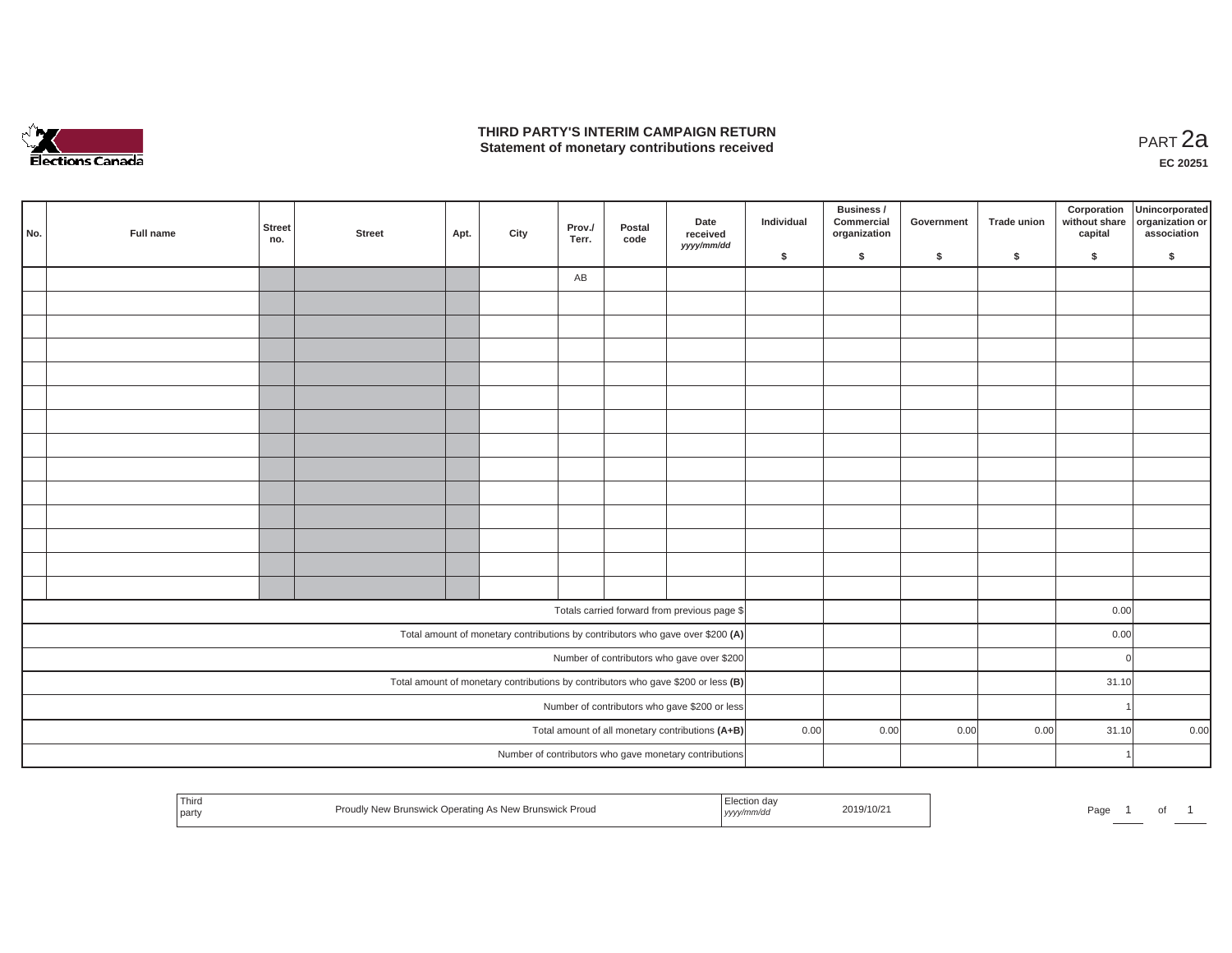

## **THIRD PARTY'S INTERIM CAMPAIGN RETURN**  THIRD PARTY'S INTERIM CAMPAIGN RETURN<br>Statement of non-monetary contributions received<br>**PART 2**b

**EC 20251**

| No. | Full name | Street<br>no. | <b>Street</b> | Apt. | City | Prov./<br>Terr. | Postal<br>code | Date<br>received<br>yyyy/mm/dd                                                        | Individual | Business /<br>Commercial<br>organization | Government | Trade union | Corporation<br>without share<br>capital | Unincorporated<br>organization or<br>association |
|-----|-----------|---------------|---------------|------|------|-----------------|----------------|---------------------------------------------------------------------------------------|------------|------------------------------------------|------------|-------------|-----------------------------------------|--------------------------------------------------|
|     |           |               |               |      |      |                 |                |                                                                                       | \$         | $\mathsf{s}$                             | \$         | \$          | \$                                      | \$                                               |
|     |           |               |               |      |      |                 |                |                                                                                       |            |                                          |            |             |                                         |                                                  |
|     |           |               |               |      |      |                 |                |                                                                                       |            |                                          |            |             |                                         |                                                  |
|     |           |               |               |      |      |                 |                |                                                                                       |            |                                          |            |             |                                         |                                                  |
|     |           |               |               |      |      |                 |                |                                                                                       |            |                                          |            |             |                                         |                                                  |
|     |           |               |               |      |      |                 |                |                                                                                       |            |                                          |            |             |                                         |                                                  |
|     |           |               |               |      |      |                 |                |                                                                                       |            |                                          |            |             |                                         |                                                  |
|     |           |               |               |      |      |                 |                |                                                                                       |            |                                          |            |             |                                         |                                                  |
|     |           |               |               |      |      |                 |                |                                                                                       |            |                                          |            |             |                                         |                                                  |
|     |           |               |               |      |      |                 |                |                                                                                       |            |                                          |            |             |                                         |                                                  |
|     |           |               |               |      |      |                 |                |                                                                                       |            |                                          |            |             |                                         |                                                  |
|     |           |               |               |      |      |                 |                |                                                                                       |            |                                          |            |             |                                         |                                                  |
|     |           |               |               |      |      |                 |                |                                                                                       |            |                                          |            |             |                                         |                                                  |
|     |           |               |               |      |      |                 |                |                                                                                       |            |                                          |            |             |                                         |                                                  |
|     |           |               |               |      |      |                 |                |                                                                                       |            |                                          |            |             |                                         |                                                  |
|     |           |               |               |      |      |                 |                |                                                                                       |            |                                          |            |             |                                         |                                                  |
|     |           |               |               |      |      |                 |                | Totals carried forward from previous page \$                                          |            |                                          |            |             |                                         |                                                  |
|     |           |               |               |      |      |                 |                | Total amount of non-monetary contributions by contributors who gave over \$200 (A)    |            |                                          |            |             |                                         |                                                  |
|     |           |               |               |      |      |                 |                | Number of contributors who gave over \$200                                            |            |                                          |            |             |                                         |                                                  |
|     |           |               |               |      |      |                 |                | Total amount of non-monetary contributions by contributors who gave \$200 or less (B) |            |                                          |            |             |                                         |                                                  |
|     |           |               |               |      |      |                 |                | Number of contributors who gave \$200 or less                                         |            |                                          |            |             |                                         |                                                  |
|     |           |               |               |      |      |                 |                | Total amount of all non-monetary contributions (A+B)                                  | 0.00       | 0.00                                     | 0.00       | 0.00        | 0.00                                    | 0.00                                             |
|     |           |               |               |      |      |                 |                | Number of contributors who gave non-monetary contributions                            |            |                                          |            |             |                                         |                                                  |
|     |           |               |               |      |      |                 |                |                                                                                       |            |                                          |            |             |                                         |                                                  |

|  | Third<br>$1 - 1$<br><b>Contract Contract</b><br>party | Operating As New Brunswick Proud<br>' New Brunswick | ı da<br>.<br>vvvv/mm/da<br>. <i>, , , .</i> | 2019/10/2 | the contract of the contract of the contract of<br>Page |  | 0f |  |
|--|-------------------------------------------------------|-----------------------------------------------------|---------------------------------------------|-----------|---------------------------------------------------------|--|----|--|
|--|-------------------------------------------------------|-----------------------------------------------------|---------------------------------------------|-----------|---------------------------------------------------------|--|----|--|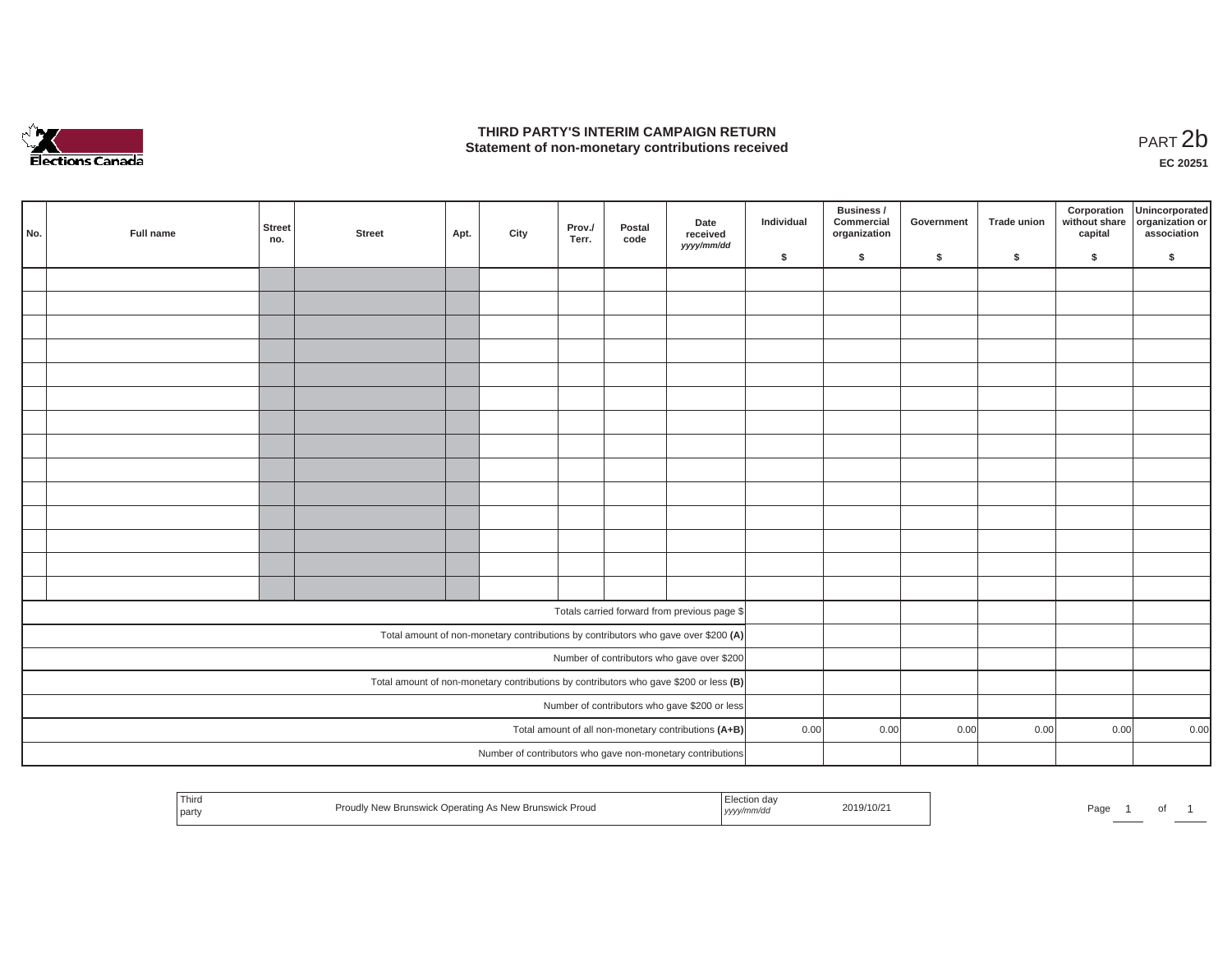

### **THIRD PARTY'S INTERIM CAMPAIGN RETURN**  RD PARTY'S INTERIM CAMPAIGN RETURN<br>Statement of operating loans received **PART 2c**

**EC 20251**

|     |           |               |        |      |      |                 |                |                                                                 |            | Business /                 |            |             | Corporation | Unincorporated                               |
|-----|-----------|---------------|--------|------|------|-----------------|----------------|-----------------------------------------------------------------|------------|----------------------------|------------|-------------|-------------|----------------------------------------------|
| No. | Full name | Street<br>no. | Street | Apt. | City | Prov./<br>Terr. | Postal<br>code | Date<br>received<br>yyyy/mm/dd                                  | Individual | Commercial<br>organization | Government | Trade union | capital     | without share organization or<br>association |
|     |           |               |        |      |      |                 |                |                                                                 | \$         | \$                         | \$         | \$          | \$          | \$                                           |
|     |           |               |        |      |      |                 |                |                                                                 |            |                            |            |             |             |                                              |
|     |           |               |        |      |      |                 |                |                                                                 |            |                            |            |             |             |                                              |
|     |           |               |        |      |      |                 |                |                                                                 |            |                            |            |             |             |                                              |
|     |           |               |        |      |      |                 |                |                                                                 |            |                            |            |             |             |                                              |
|     |           |               |        |      |      |                 |                |                                                                 |            |                            |            |             |             |                                              |
|     |           |               |        |      |      |                 |                |                                                                 |            |                            |            |             |             |                                              |
|     |           |               |        |      |      |                 |                |                                                                 |            |                            |            |             |             |                                              |
|     |           |               |        |      |      |                 |                |                                                                 |            |                            |            |             |             |                                              |
|     |           |               |        |      |      |                 |                |                                                                 |            |                            |            |             |             |                                              |
|     |           |               |        |      |      |                 |                |                                                                 |            |                            |            |             |             |                                              |
|     |           |               |        |      |      |                 |                |                                                                 |            |                            |            |             |             |                                              |
|     |           |               |        |      |      |                 |                |                                                                 |            |                            |            |             |             |                                              |
|     |           |               |        |      |      |                 |                |                                                                 |            |                            |            |             |             |                                              |
|     |           |               |        |      |      |                 |                |                                                                 |            |                            |            |             |             |                                              |
|     |           |               |        |      |      |                 |                |                                                                 |            |                            |            |             |             |                                              |
|     |           |               |        |      |      |                 |                | Totals carried forward from previous page \$                    |            |                            |            |             |             |                                              |
|     |           |               |        |      |      |                 |                | Total amount of loans by lenders who provided over \$200 (A)    |            |                            |            |             |             |                                              |
|     |           |               |        |      |      |                 |                | Number of lenders who provided over \$200                       |            |                            |            |             |             |                                              |
|     |           |               |        |      |      |                 |                | Total amount of loans by lenders who provided \$200 or less (B) |            |                            |            |             |             |                                              |
|     |           |               |        |      |      |                 |                | Number of lenders who provided \$200 or less                    |            |                            |            |             |             |                                              |
|     |           |               |        |      |      |                 |                | Total amount of all loans (A+B)                                 | 0.00       | 0.00                       | 0.00       | 0.00        | 0.00        | 0.00                                         |
|     |           |               |        |      |      |                 |                | Number of all lenders who provided loans                        |            |                            |            |             |             |                                              |

| Third<br>. Election da<br>2019/10/2<br>Proudly New Brunswick Operating As New Brunswick Proud<br>Page<br>part<br>, yyyy/mm/aa |  |  |  |
|-------------------------------------------------------------------------------------------------------------------------------|--|--|--|
|-------------------------------------------------------------------------------------------------------------------------------|--|--|--|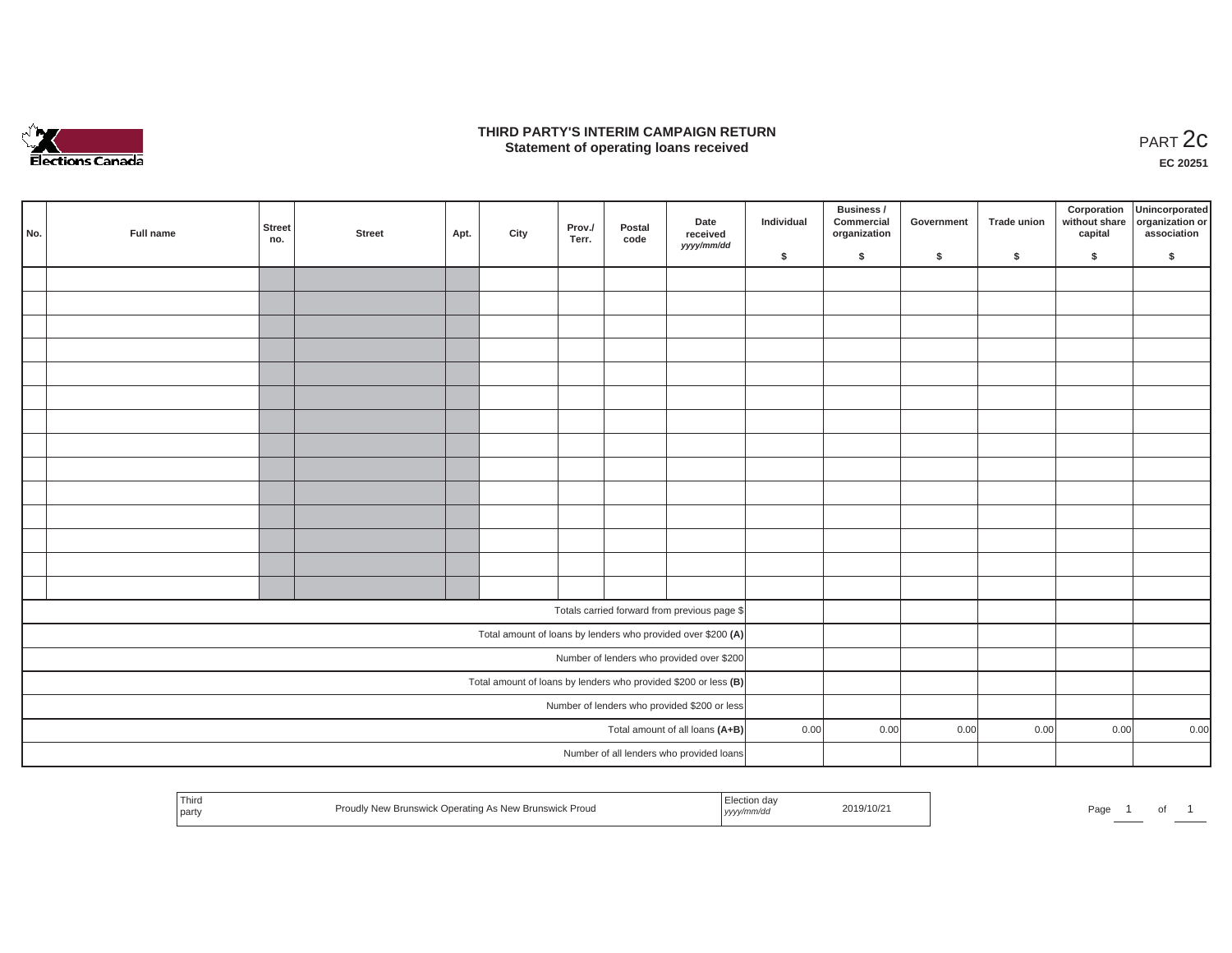

## **THIRD PARTY'S INTERIM CAMPAIGN RETURN SUMMARY STATE SUMMARY OF A SUMMARY OF A SUMMARY OF A SUMMARY OF A SUMMARY OF A SUMMARY OF A SUMMARY OF A SUMMA**<br> **Summary of inflows**

| No.   | Type of contributor / lender                    | <b>Monetary</b><br>contributions<br>(Part 2a)<br>\$ | Non-monetary<br>contributions<br>(Part 2b)<br>\$ | Loans<br>(Part 2c)<br>\$ | <b>Total</b><br>\$ | Number of<br>contributors and<br>lenders |
|-------|-------------------------------------------------|-----------------------------------------------------|--------------------------------------------------|--------------------------|--------------------|------------------------------------------|
| 1.    | Individuals                                     |                                                     |                                                  |                          |                    |                                          |
|       | 2. Businesses / Commercial organizations        |                                                     |                                                  |                          |                    |                                          |
|       | 3. Governments                                  |                                                     |                                                  |                          |                    |                                          |
| 4.    | Trade unions                                    |                                                     |                                                  |                          |                    |                                          |
| 5.    | Corporations without share capital              | 31.10                                               |                                                  |                          | 31.10              |                                          |
|       | 6. Unincorporated organizations or associations |                                                     |                                                  |                          |                    |                                          |
| 7.    | Total (items 1 to 6)                            | 31.10                                               |                                                  |                          | 31.10              |                                          |
| Total |                                                 |                                                     |                                                  |                          |                    |                                          |
|       | 8. Amount of third party's resources used       |                                                     |                                                  |                          | 0.00               |                                          |
|       | 9. Grand total (items $7$ and $8$ )             | 31.10                                               | 0.00                                             | 0.00                     | 31.10              |                                          |

| <sup>1</sup> Third<br>l partv | Proudly New Brunswick Operating As New Brunswick Proud | Election day<br>yyyy/mm/dd | 2019/10/21 |
|-------------------------------|--------------------------------------------------------|----------------------------|------------|
|-------------------------------|--------------------------------------------------------|----------------------------|------------|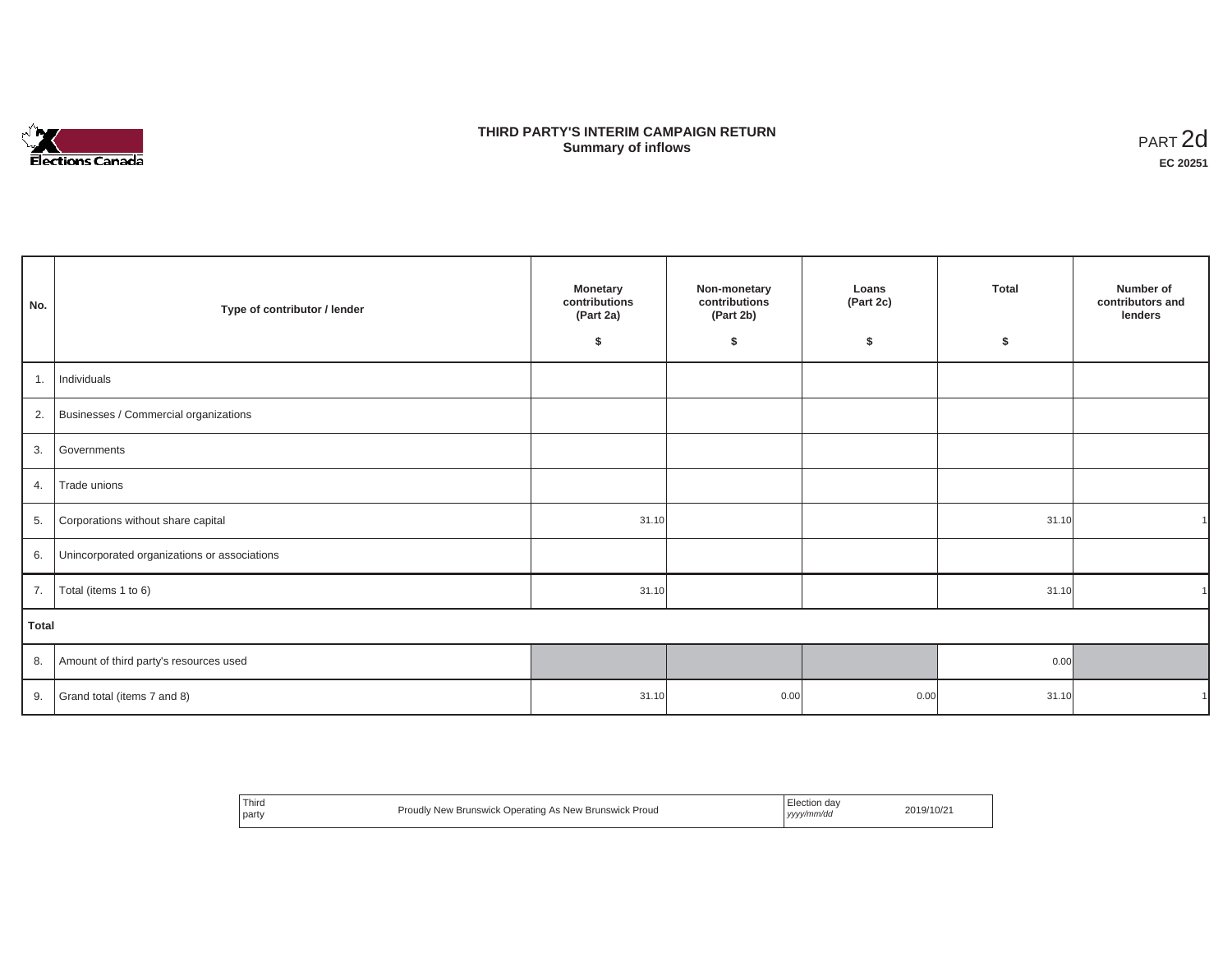

# **THIRD PARTY'S INTERIM CAMPAIGN RETURN Statement of expenses incurred for regulated activities that take place during the pre-election period**  *(Only applicable to a fixed-date general election)*

<code>PART $3$ a</code> **EC 20251**

For a list of expense types, expense categories and expense subcategories, refer to Annex II in the Instructions.

| No.      | Date<br>incurred<br>yyyy/mm/dd | ED Code<br>$(if$ applicable) | Supplier | <b>Expense type</b> | Expense<br>category | Expense<br>subcategory | <b>Starting date</b><br>of activity,<br>advertisement<br>or survey<br>yyyy/mm/dd | Ending date<br>of activity,<br>advertisement<br>or survey<br>yyyy/mm/dd | Place of activity or<br>advertisement        | Expense amount<br>\$ |
|----------|--------------------------------|------------------------------|----------|---------------------|---------------------|------------------------|----------------------------------------------------------------------------------|-------------------------------------------------------------------------|----------------------------------------------|----------------------|
|          |                                |                              |          |                     |                     |                        |                                                                                  |                                                                         |                                              |                      |
|          |                                |                              |          |                     |                     |                        |                                                                                  |                                                                         |                                              |                      |
|          |                                |                              |          |                     |                     |                        |                                                                                  |                                                                         |                                              |                      |
|          |                                |                              |          |                     |                     |                        |                                                                                  |                                                                         |                                              |                      |
|          |                                |                              |          |                     |                     |                        |                                                                                  |                                                                         |                                              |                      |
|          |                                |                              |          |                     |                     |                        |                                                                                  |                                                                         |                                              |                      |
|          |                                |                              |          |                     |                     |                        |                                                                                  |                                                                         |                                              |                      |
|          |                                |                              |          |                     |                     |                        |                                                                                  |                                                                         |                                              |                      |
|          |                                |                              |          |                     |                     |                        |                                                                                  |                                                                         |                                              |                      |
|          |                                |                              |          |                     |                     |                        |                                                                                  |                                                                         |                                              |                      |
|          |                                |                              |          |                     |                     |                        |                                                                                  |                                                                         |                                              |                      |
|          |                                |                              |          |                     |                     |                        |                                                                                  |                                                                         |                                              |                      |
|          |                                |                              |          |                     |                     |                        |                                                                                  |                                                                         |                                              |                      |
|          |                                |                              |          |                     |                     |                        |                                                                                  |                                                                         |                                              |                      |
|          |                                |                              |          |                     |                     |                        |                                                                                  |                                                                         |                                              |                      |
|          |                                |                              |          |                     |                     |                        |                                                                                  |                                                                         |                                              |                      |
|          |                                |                              |          |                     |                     |                        |                                                                                  |                                                                         |                                              |                      |
|          |                                |                              |          |                     |                     |                        |                                                                                  |                                                                         | Totals carried forward from previous page \$ |                      |
| Total \$ |                                |                              |          |                     |                     |                        | 0.00                                                                             |                                                                         |                                              |                      |

| Third<br>  party | Proudi.<br><sup>.</sup> Prouc<br>perating As New Brunswick F<br>.<br>. Brunswick <sup>(*</sup> | ua.<br>$\cdots$<br>,,,, | 2019/10/21 | Page |  |  |
|------------------|------------------------------------------------------------------------------------------------|-------------------------|------------|------|--|--|
|                  |                                                                                                |                         |            |      |  |  |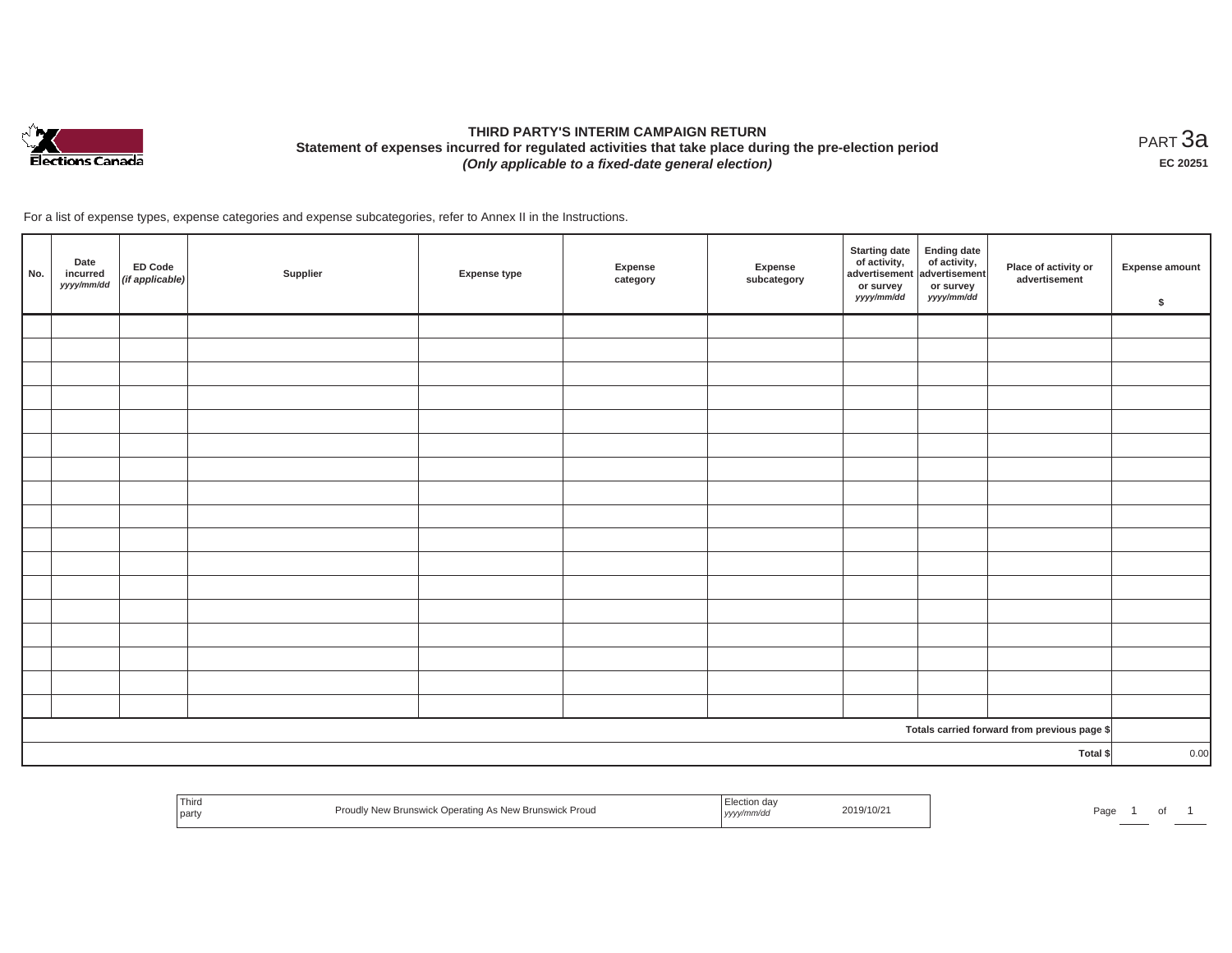

## **THIRD PARTY'S INTERIM CAMPAIGN RETURN Statement of expenses incurred for regulated activities that take place during the election period**<br>РАRТ  $3\mathrm{b}$

**EC 20251**

For a list of expense types, expense categories and expense subcategories, refer to Annex II in the Instructions.

| No.            | Date<br>incurred<br>yyyy/mm/dd | <b>ED Code</b><br>(if applicable) | Supplier                             | <b>Expense type</b>         | Expense<br>category          | Expense<br>subcategory         | <b>Starting date</b><br>of activity,<br>advertisement<br>or survey<br>yyyy/mm/dd | <b>Ending date</b><br>of activity,<br>advertisement<br>or survey<br>yyyy/mm/dd | Place of activity or<br>advertisement        | <b>Expense amount</b> |
|----------------|--------------------------------|-----------------------------------|--------------------------------------|-----------------------------|------------------------------|--------------------------------|----------------------------------------------------------------------------------|--------------------------------------------------------------------------------|----------------------------------------------|-----------------------|
|                |                                |                                   | <b>RMG</b>                           |                             | <b>Voter Contact</b>         |                                |                                                                                  | 2019/09/28                                                                     | <b>NB</b>                                    | \$<br>31.10           |
|                | 2019/09/30                     |                                   |                                      | Partisan Activity           |                              | Voter contact calling services | 2019/09/22                                                                       |                                                                                |                                              |                       |
| $\overline{2}$ | 2019/10/12                     |                                   | Connor MacDonald                     | Partisan Activity           | Salaries, Wages & Consulting | Consulting fees                | 2019/09/29                                                                       | 2019/10/12                                                                     | <b>NB</b>                                    | 245.00                |
| 3              | 2019/10/12                     |                                   | Nicolas Gagnon                       | Partisan Activity           | Salaries, Wages & Consulting | Consulting fees                | 2019/09/29                                                                       | 2019/10/12                                                                     | <b>NB</b>                                    | 40.25                 |
| $\overline{4}$ | 2019/09/30                     |                                   | Leonard E. Quist (Crafted by Spark)  | Partisan Activity           | Office                       | Website - hosting              | 2019/09/11                                                                       | 2019/10/21                                                                     | <b>NB</b>                                    | 25.00                 |
| 5              | 2019/09/30                     |                                   | Leonoard E. Quist (Crafted by Spark) | Partisan Activity           | Office                       | Other - email setup/storage    | 2019/09/20                                                                       | 2019/10/12                                                                     | <b>NB</b>                                    | 2.05                  |
| 6              | 2019/10/01                     |                                   | <b>RBC</b>                           | Partisan Activity           | Other                        | <b>Bank</b> fees               | 2019/10/01                                                                       | 2019/10/01                                                                     | NB                                           | 6.00                  |
| $\overline{7}$ | 2019/10/02                     |                                   | <b>RBC</b>                           | Partisan Activity           | Other                        | <b>Transaction fees</b>        | 2019/10/01                                                                       | 2019/10/02                                                                     | <b>NB</b>                                    | 6.09                  |
| 8              | 2019/10/01                     |                                   | Facebook                             | <b>Election Advertising</b> | Advertising                  | Content boosting               | 2019/09/25                                                                       | 2019/09/30                                                                     | NB                                           | 148.23                |
| 9              | 2019/10/01                     |                                   | Nation Builder                       | Partisan Activity           | Office                       | Website - hosting              | 2019/09/11                                                                       | 2019/09/30                                                                     | <b>NB</b>                                    | 38.40                 |
|                |                                |                                   |                                      |                             |                              |                                |                                                                                  |                                                                                |                                              |                       |
|                |                                |                                   |                                      |                             |                              |                                |                                                                                  |                                                                                |                                              |                       |
|                |                                |                                   |                                      |                             |                              |                                |                                                                                  |                                                                                |                                              |                       |
|                |                                |                                   |                                      |                             |                              |                                |                                                                                  |                                                                                |                                              |                       |
|                |                                |                                   |                                      |                             |                              |                                |                                                                                  |                                                                                |                                              |                       |
|                |                                |                                   |                                      |                             |                              |                                |                                                                                  |                                                                                |                                              |                       |
|                |                                |                                   |                                      |                             |                              |                                |                                                                                  |                                                                                |                                              |                       |
|                |                                |                                   |                                      |                             |                              |                                |                                                                                  |                                                                                |                                              |                       |
|                |                                |                                   |                                      |                             |                              |                                |                                                                                  |                                                                                | Totals carried forward from previous page \$ | 0.00                  |
| Total \$       |                                |                                   |                                      |                             |                              |                                | 542.12                                                                           |                                                                                |                                              |                       |

| <sup>'</sup> Third<br>، معدا<br>party | y New Brunswick Operating As New Brunswick Proud | ≞lection da∨<br>vvvvn | 2019/10/2 | Pag |  |
|---------------------------------------|--------------------------------------------------|-----------------------|-----------|-----|--|
|---------------------------------------|--------------------------------------------------|-----------------------|-----------|-----|--|